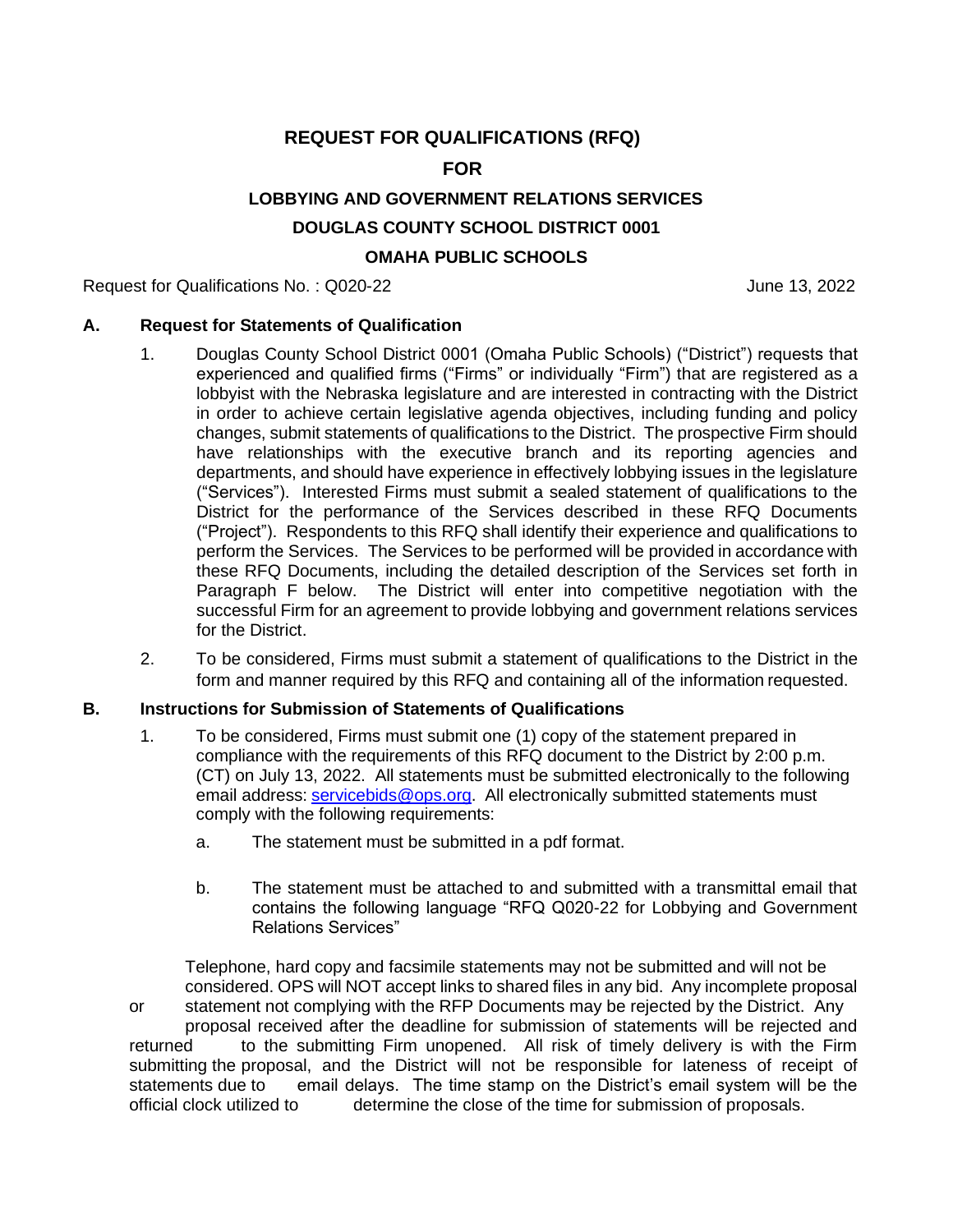2. Any questions or request for interpretation of the RFQ documents shall be submitted by e-mail to: [servicebidsqa@ops.org.](mailto:servicebidsqa@ops.org) Questions shall be submitted no later than 4:30 p.m. Central time, on June 21, 2022. Reference "Lobbying and Government Relations Services RFQ" in the email subject line. Answers to questions submitted will be sent to all Firms known to the District to be submitting statements of qualifications, without disclosing the name of the Firm submitting the question. This email address for questions is the only authorized location and representative of the District who can respond to questions regarding this RFQ. Any attempt to communicate with or contact any Board Member, employee, or representative of the District on any manner having to do with any aspect of this RFQ may result in the Firm being disqualified from submitting a statement of qualifications.

#### **C. Opening of Statements of Qualifications**

1. Statements will be opened and read online in a Microsoft Teams meeting immediately following the close of the time for submission of statements. Participating Firms may attend the opening of the statements by accessing Microsoft Teams meeting at that time at 1 tel: +402-509-3892, within the United States, Phone Conference ID: 215 921 857#. These procedures allow the statements to be opened in public immediately following the close of the time specified for submitting bids in the presence of the Firms or representatives of the Firms submitting statements.

#### **D. Required Submittal Components of a Statement of Qualifications**

- 1. The statement of qualifications submitted must include the following information, arranged in the order shown below. Advertising brochures or other general promotional matter should not be included. Fee proposals should not be submitted with the Statement of Qualifications.
	- a. Cover Sheet (not a cover letter) The cover sheet (not included in page count) will show the Firm's name and the Firm's address. The cover sheet shall also contain the following information:

"Statement of Qualifications of [Insert name of Firm] for Lobbying and Government Relations Services" and the date of the submittal, the signature and the name ofthe person(s) authorized to make representation for the Firm and that person's address and telephone number.

The cover sheet must be signed and dated by an authorized representative ofthe Firm. The name and title of the representative signing the statement of qualifications must be typed below the signature.

- b. Table of Contents (not included in page count) must correspond with the Submittal Components listed herein.
- c. Cover Letter This letter should acknowledge the Firm's intent to enter into an agreement with the District.
- d. Firm Description Please state the location of the Firm's principal office, how long the Firm has been in business, the number of employees, a complete list of the Firm's clients and the additional information set forth in Exhibit A.
- e. Project Team Organization Chart Please identify key personnel from your Firm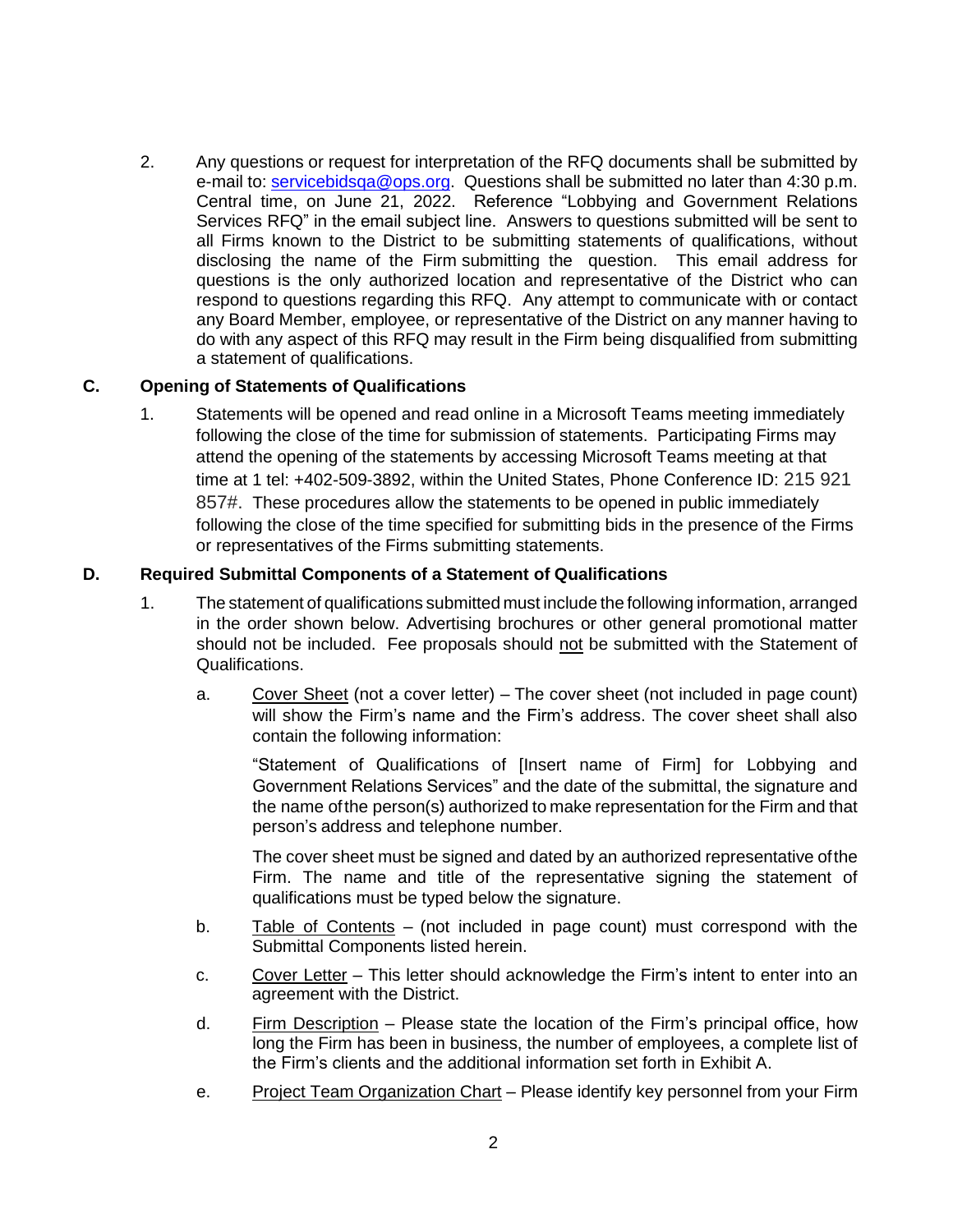who will perform the Services. Please describe duties/roles and reporting responsibilities and relationships for each individual. Resumes of all key personnel for the Firm shall be included in this portion of the statement of qualifications. Resumes shall be limited to a maximum of one (1) page for each person identified.

- f. Firm Experience Please describe the Firm's experience providing lobbying and government relations services within the last ten years. Please describe the Firm's experience, if any, representing school districts or other governmental entities.
- g. Exclusive Representation. The District would prefer to engage a Firm for Lobbying and Government Relations Services that has no other public or private school clients, has no clients that advocate for charter or similar schools, and has no clients that advocate for school choice which allocates public dollars to private schools. If your Firm currently represents such a client, please state whether you would be willing to undertake the representation of the District as your only public school district lobbying client. If you don't represent such a client, please state if you be willing to agree to not to undertake the representation of another public school district while you are representing the District. In either situation, please state if exclusive representation will result in a higher fee being charged to the District.
- h. Contract Terms and Conditions. Please state those terms and conditions referred to in the RFQ Documents (see **Section G** General Terms and Conditions) that your Firm takes exception to or that your Firm proposes to amend or replace. Also include any additional or alternate Contract terms your firm proposes. Please be aware that any objection to such terms and conditions or any additional or alternate terms additional or alternate Contract terms may result in rejection of the Firm's statement of qualifications. Also note that those terms marked with an \* cannot be changed or modified.

#### **E. Selection Process**

- 1. A committee composed of staff members of the District and Board of Education Member(s) will be responsible for reviewing and evaluating the statements of qualifications received. Based on the review and evaluation of the statements of qualifications, the committee will conduct in person interviews of short-listed firms. Short-listed firms to be interviewed will be notified of the interview time. Interviews will be conducted at the District's Teacher Administrative Center, 3215 Cuming Street, Omaha, Nebraska. Individuals who will be actually performing the services for the District, if the Firm is selected, should be present for the interview. All costs incurred by the Firm to participate in the interview will be the obligation of the Firm being interviewed.
- 2. Short-listed Firms participating on interview shall bring to the interview, in a sealed envelope, the Firm's fee proposal for performing lobbying and governmental relations services. The fee proposal shall include any reimbursable expenses that the Firm will require be reimbursed.
- 3. Based on the evaluation of the statements of qualifications and the interviews, the committee will make a recommendation to the Board of Education of the Firm that the committee believes should be selected. The Board of Education will make the decision as to which Firm, if any, to engage. Once the selection of the Firm is approved by the Board of Education, the District will endeavor to negotiate a fee agreement with the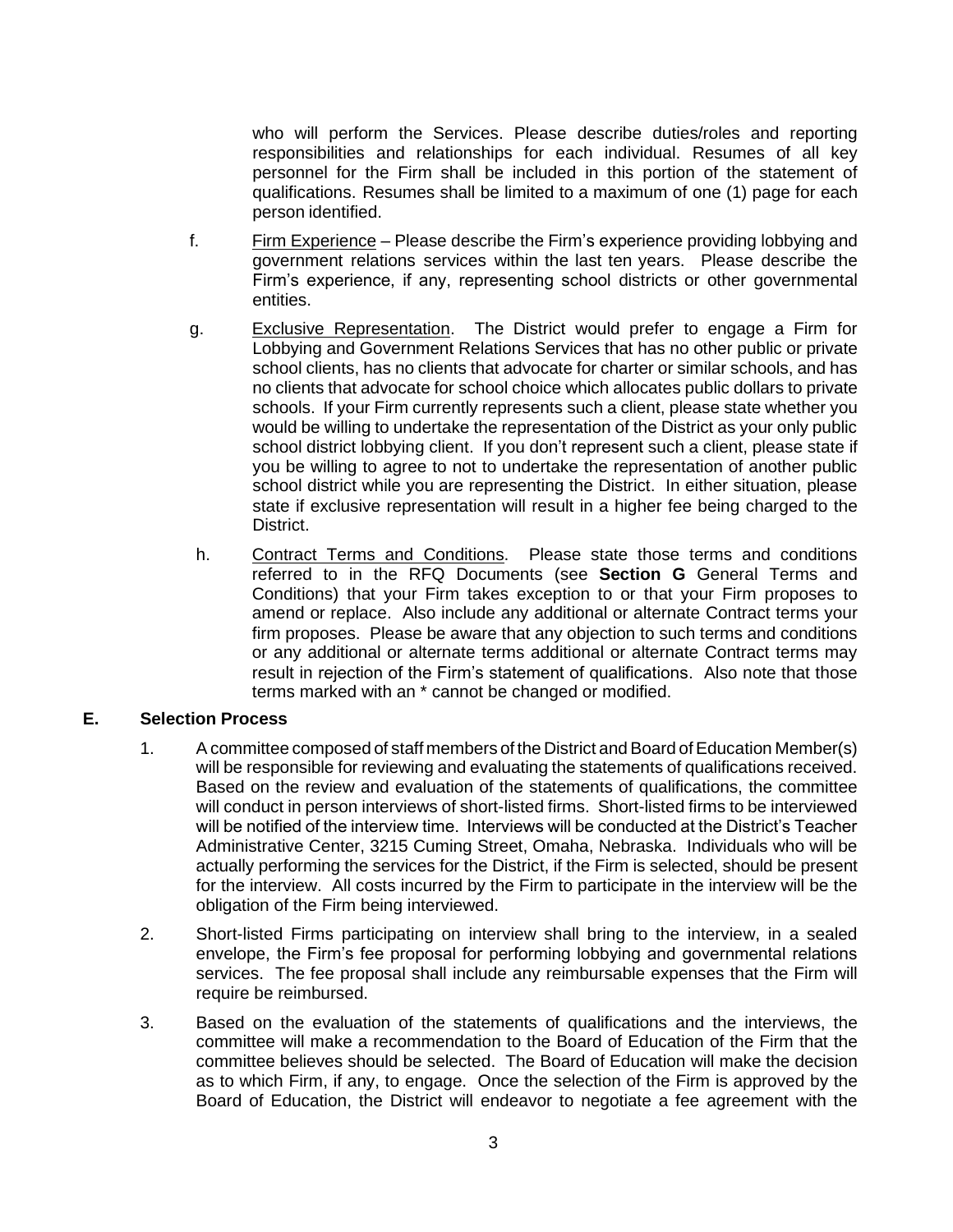successful Firm. The District shall not be obligated to accept any fee proposal or reimbursement terms that may be proposed by the Firm in the interviews or during negotiations. The agreement will be prepared using the District's standard forms and will include the Terms and Conditions referenced in this RFQ. If a mutually agreeable fee and reimbursement schedule cannot be negotiated with the selected Firm, the District will enter into negotiations with another Firm chosen by the District until a mutually agreeable fee and reimbursement schedule can be reached.

4. The District reserves the right to reject any statement of qualifications or all statements of qualifications in its sole discretion and to waive any technicalities or irregularities in any statement of qualifications received.

#### **F. Scope of Services.**

- 1. The scope of services that will be expected to be performed by the selected Firm are set forth below. All statement of qualifications must be made on the basis of, and either meet or exceed, the requirements contained herein. All Firms must be able to submit a statement of qualifications demonstrating their capability for rendering the following prescribed tasks provided:
	- a. Meet with, at the direction and with the approval of the Superintendent or the Superintendent's designee, the Board, the Board legislative committee, and other District employees and/or stakeholders to gain a full understanding of the District's legislative priorities.
	- b. Assist the District on an annual basis to develop a draft legislative agenda and guiding principles for review, comment and approval by the Board.
	- c. Advocate the District's priority programs and requests effectively before the legislative and executive branches.
	- d. Provide proactive expertise and strategic guidance on a broad range of legislative and policy issues that may directly or indirectly affect the District.
	- e. Speak on behalf of and represent the District in legislative matters in conformance with District policies as directed by the Board, the Superintendent and/or the General Counsel.
	- f. Prepare bill summaries for all bills introduced in the legislature which may have an impact on the District.
	- g. Identify and monitor bills and regulations related to the District's legislative agenda and principles.
	- h. Provide weekly updates of bills or regulations identified as of interest to the District as well as new bills, legislation, or regulations that may impact the District.
	- i. Work daily with the Superintendent's designee on the status of the applicable legislation or policy affecting the District's legislative agenda.
	- j. Provide summary information on a weekly basis on hearings/floor activity of interest to the District for the week ahead. Provide updates on an as needed basis on time-sensitive issues. These updates on time-sensitive issues related to legislation
	- k. Attend all Board meetings during the legislative session, Board meetings throughout the rest of the year as directed, and all legislative committee meetings throughout the year.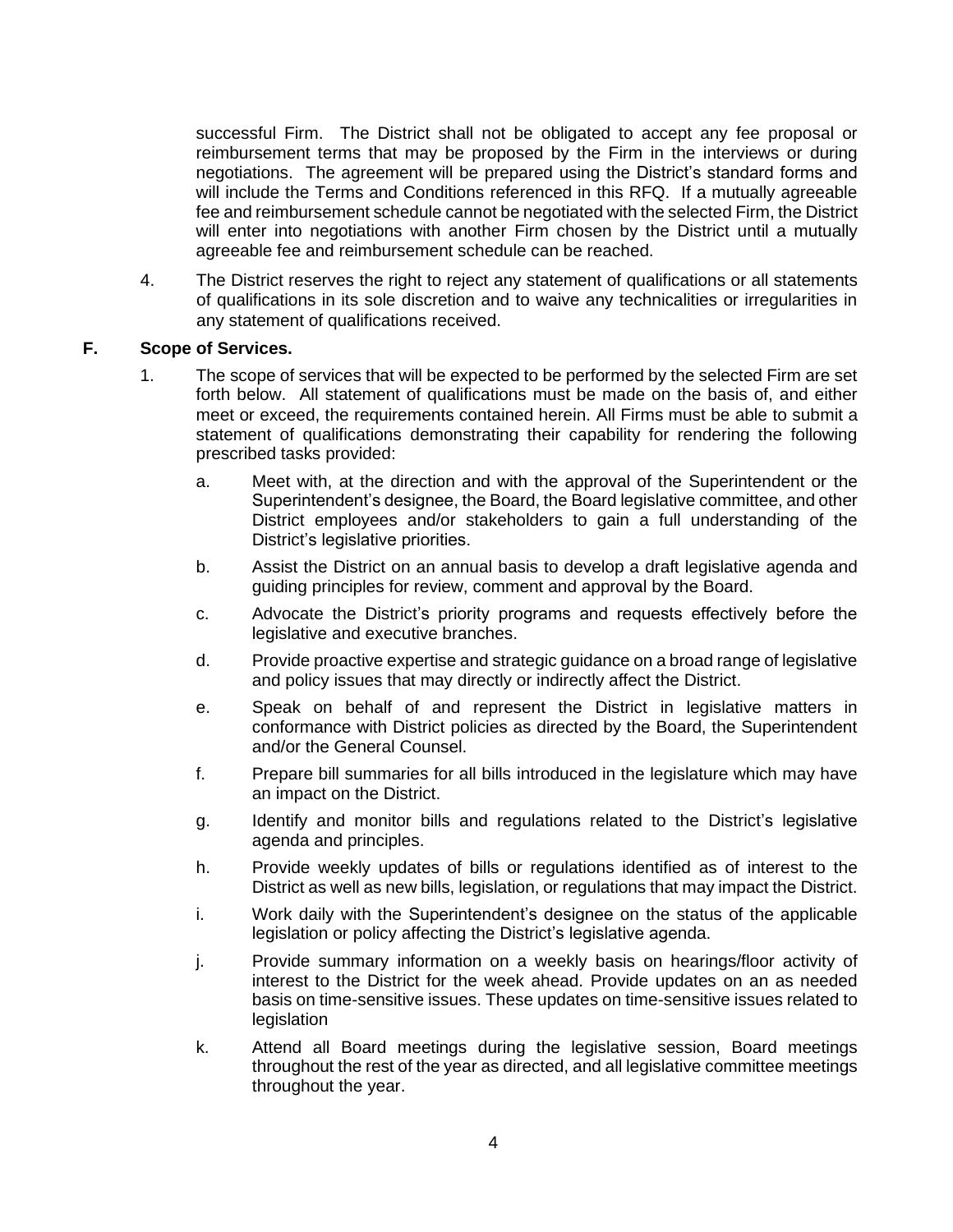- l. Provide legislative and policy research on legislative proposals and executive agency regulations/issues.
- m. Draft testimony for and prepare District representatives appearing before legislative committees.
- n. Register and comply with all requirements imposed upon Lobbyists by the Nebraska Legislature and Nebraska law. Maintain registration during the entire contract term at the Firm's expense.
- o. Conduct all transactions on behalf of the District in good faith. The Firm will employ the highest ethical and professional standards at all times.
- p. Participate in the transition of the Lobbying and Governmental Relation Services if such services are transitioned to another Firm at some time in the future.
- q. Work collaboratively with the District's current Lobbying and Government Relations partner who will continue to advise the District on a more narrowly focused strategic basis.

#### **G. General Terms and Conditions**

The Agreement for Service ("Contract" or "Agreement") with the successful Firm will include the following Terms and Conditions, as well as such other terms and conditions as the parties negotiate that are consistent with the RFQ documents. The following terms and conditions, along with the remainder of the RFQ Documents and the successful Firm's statement of qualifications, will become a part of the contract between the successful Firm and District. The term "Firm" as used in this RFQ, means the successful who contracts with District to furnish the required services. Firms taking exception to these terms and conditions or intending to propose additional or alternative language must (a) identify with specificity the Terms and Conditions to which they take exception or seek to amend or replace; and (b) include any additional or different language with their statement of qualifications. Failure to both identify with specificity those terms and conditions Firm takes exception to or seeks to amend or replace as well as to provide Firm's additional or alternate Contract terms may result in rejection of the Firm's statement of qualifications. While the District may accept additional or different language if so proposed in the Firm's statement of qualifications, the Terms and Conditions below that are marked with an asterisk (\*) are mandatory, non-negotiable and must be included in the Contract.

- 1. **The Contract.** The contract of the District that is issued to the Firm will constitute the contract between the Firm and the District for Lobbying and Government Relation Services specified and will incorporate by reference these RFQ Documents and Firm's statement of qualifications (all of the foregoing documents, including the contract, are collectively the "Contract Documents"). In the event of a conflict between the terms of the Firm's statement of qualifications and the remainder of the Contract Documents, the remainder of the Contract Documents shall control.
- 2. **Taxes\*.** District is exempt from state and city sales taxes and no sales taxes shall be included in the fee or collected from District. The District tax-exempt number is 05- 0597767.
- 3. **Compliance with the Law\*.** Firm shall comply with all applicable federal, state and local laws, ordinances, regulations and codes in the performance of the contract.
- 4. **Independent Firm**. It is the intention of the parties that Firm is an independent contractor and not an employee, agent, joint venturer or partner of District. Nothing in this Agreement shall be construed as creating the relationship of employer and employee between District and Firm or between District and any employee or agent (if any) of Firm.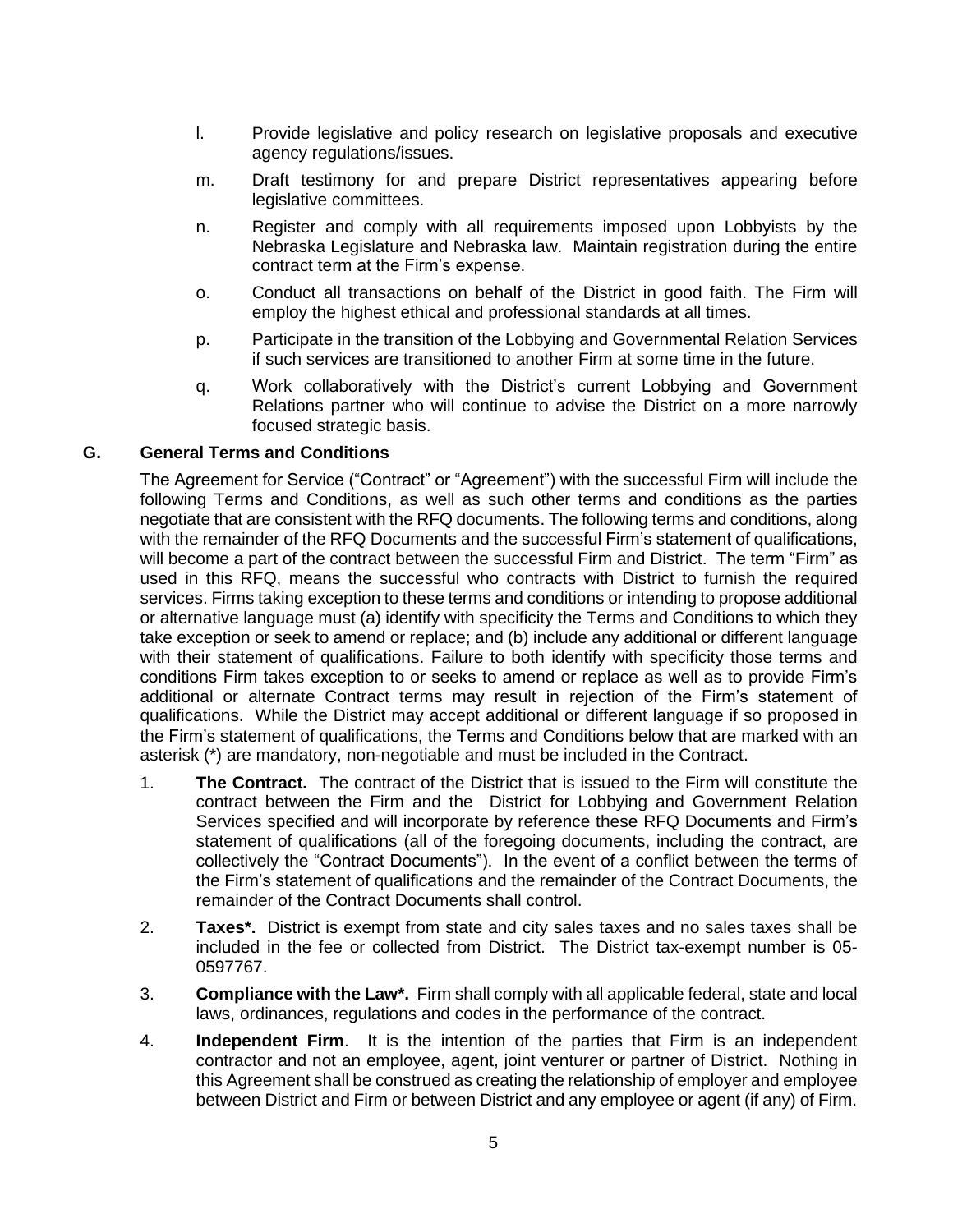This Agreement is not exclusive; Firm shall retain the right to perform services for others during the term of this Agreement, and District shall retain the right to obtain the same or similar services from others. Firm may at his own risk employ other individuals or agents to assist Firm to perform this Agreement, and District may not direct or control such employees or agents. District may issue an IRS Form 1099 to the Firm which reflects the compensation paid hereunder. Firm is responsible for paying any and all taxes related to the compensation paid hereunder or paid from Firm to its employees or agents (if any), and shall indemnify District against any taxes, liabilities, penalties, or costs incurred by District should the Firm fail to do so. District will not reimburse the Firm for, or provide the Firm's employees or agents (if any) with, any form of insurance benefits, pension benefits, vacation or holiday benefits or any other benefits or expenses whatsoever.

- 5. **Invoices.** The Firm shall submit monthly invoices describing the services provided during the applicable period. Any expense in excess of \$500 must be approved by District prior to it being incurred in order for the Firm to be reimbursed for such expense. District shall pay the Firm for invoiced amounts within thirty (30) days of receipt of the invoice. The foregoing shall constitute the only compensation from District to the Firm and/or the Firm's employees and agents (if any).Invoices must be approved and processed 10 workdays prior to the next Board date where approval is requested for payment. Payments are generally issued the Tuesday following the Board meetings on the first and third Mondays of a month, except in those instances when the normal twicemonthly Monday Board of Education meeting is delayed, due to a holiday or other extenuating circumstance.
- 6. **Insurance Requirements\*.** At any time the Firm is performing services on District property, Firm will maintain the following insurance coverages:

Workers' Compensation – Nebraska Statutory Coverage

Employer's Liability Insurance with limits of: \$500,000 per accident \$500,000 disease, policy limit \$500,000 disease, each employee

A Waiver of Subrogation endorsement in favor of the District shall be added.

Commercial General Liability Insurance.

Limits of \$1,000,000 per occurrence and \$2,000,000 general aggregate for both bodily injury and property damage.

Coverage shall include completed operations, broad form property damage, and personal injury and advertising liability coverage. The District shall be named as an additional Insured on a Primary and Noncontributory basis including completed operations. A Waiver of Subrogation in favor of the District shall be added.

Automobile Liability Insurance

\$1,000,000 combined single limit for both bodily injury and property damage Covers owned, non-owned and hired vehicles

Professional Liability Insurance

\$1,000,000 per occurrence and aggregate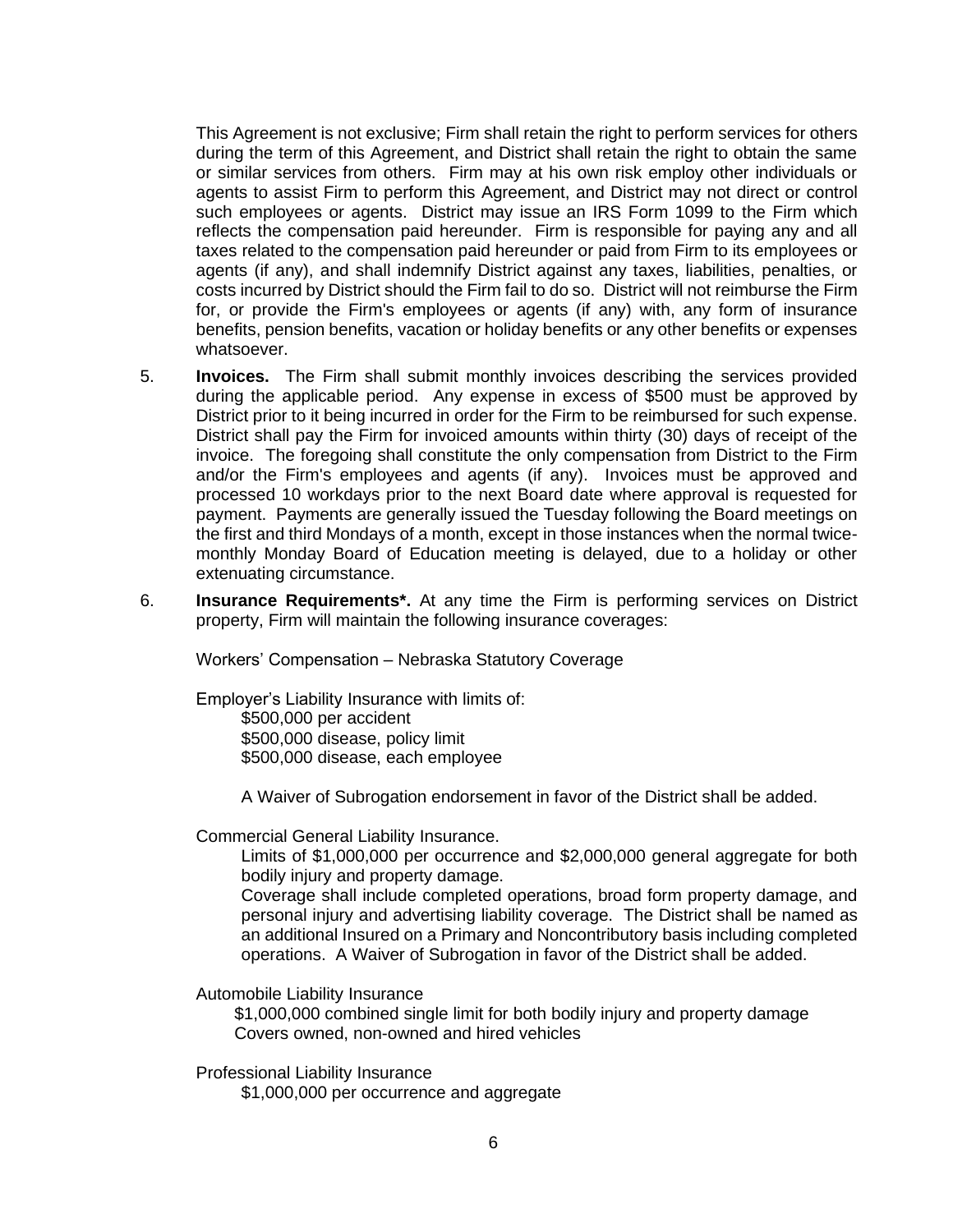The foregoing insurance can be provided by any combination of base and excess liability coverages and shall be primary and non-contributory. Liability coverages must be on an occurrence basis with the exception of Professional Liability Insurance. The District shall be named as an additional insured on all liability policies other than Professional Liability Insurance. The polices shall be endorsed to provide that the District shall receive at least 30 days' prior notice of any non-renewal, cancellation, material modification, or any reduction in coverages or coverage amounts. All liability policies and the Worker's Compensation policy will be endorsed to waive subrogation against the District. The Firm will provide certificates to the District evidencing such coverages.

- 7. **Civil Rights\*.** The Firm will comply with Title VI of the Civil Rights Act of 1964 (P.L. 88- 352), as amended by the Equal Opportunity Act of 1972, all requirements imposed by or pursuant to the Regulations of the Department of Education (34 C.F.R. Part 100) issued pursuant to that title, the Pregnancy Discrimination Act of 1978, Federal Executive Order 11246, the Federal Rehabilitation Act of 1973, as amended, the Vietnam Era Veteran's Readjustment Assistance Act of 1974, Title IX of the Education amendments of 1972, the Age Act of 1972, the Americans With Disabilities Act of 1990, the Genetic Information Nondiscrimination Act of 2008, and the Nebraska Fair Employment Practice Act, Neb. Rev. Stat. §48-1122. The Firm agrees no person in the United States shall on the grounds of race, color or national origin, be excluded from participation in, be denied the benefits of, or be otherwise subjected to discrimination under any program or activity for which District receives federal financial assistance from the Department; and hereby gives assurance that the Institution will immediately take any measures necessary to effectuate this Agreement. The Firm further agrees to comply with all applicable requirements of state and local laws, ordinances, and regulations regarding nondiscrimination in employment. The Firm agrees not to discriminate in its employment practices and will render services under this Agreement without regard to race, color, national origin, religion, sex (including pregnancy), marital status, sexual orientation, disability, age, genetic information, gender identity, gender expression, citizenship status, veteran status, political affiliation or economic status. Any act of discrimination committed by Firm or failure to comply with these statutory obligations when applicable shall be a default under the Contract with the Firm.
- 8. **Employment Eligibility\*.** Pursuant to Neb. Rev. Stat. §§ 4-108 through 114, the Firm shall use a federal electronic verification program authorized by the Illegal Immigration Reform and Immigration Responsibility Act of 1996, 8 U.S.C. §1324 ("E-verify Program" or an equivalent federal program designated by the Department of Homeland Security or other authorized federal agency) to verify the work eligibility status of new employees physically performing services within the State of Nebraska. Failure to comply with these provisions will constitute a default under any contract awarded by District**.**
- 9. **Data Privacy and Protection.** The Firm acknowledges that in performance of this agreement District may provide the Firm with Personal Information which is defined in and protected under Nebraska Revised Statute sections 87-801 to 87-808. The Firm warrants, in accordance with Nebraska Revised Statute section 87-808, that the Firm has implemented and will maintain, throughout the term of this agreement, reasonable security procedures and practices that: (i) are appropriate to the nature of the personal information disclosed to the Firm; and (ii) are reasonably designed to help protect the personal information from unauthorized access, acquisition, destruction, use, modification, or disclosure.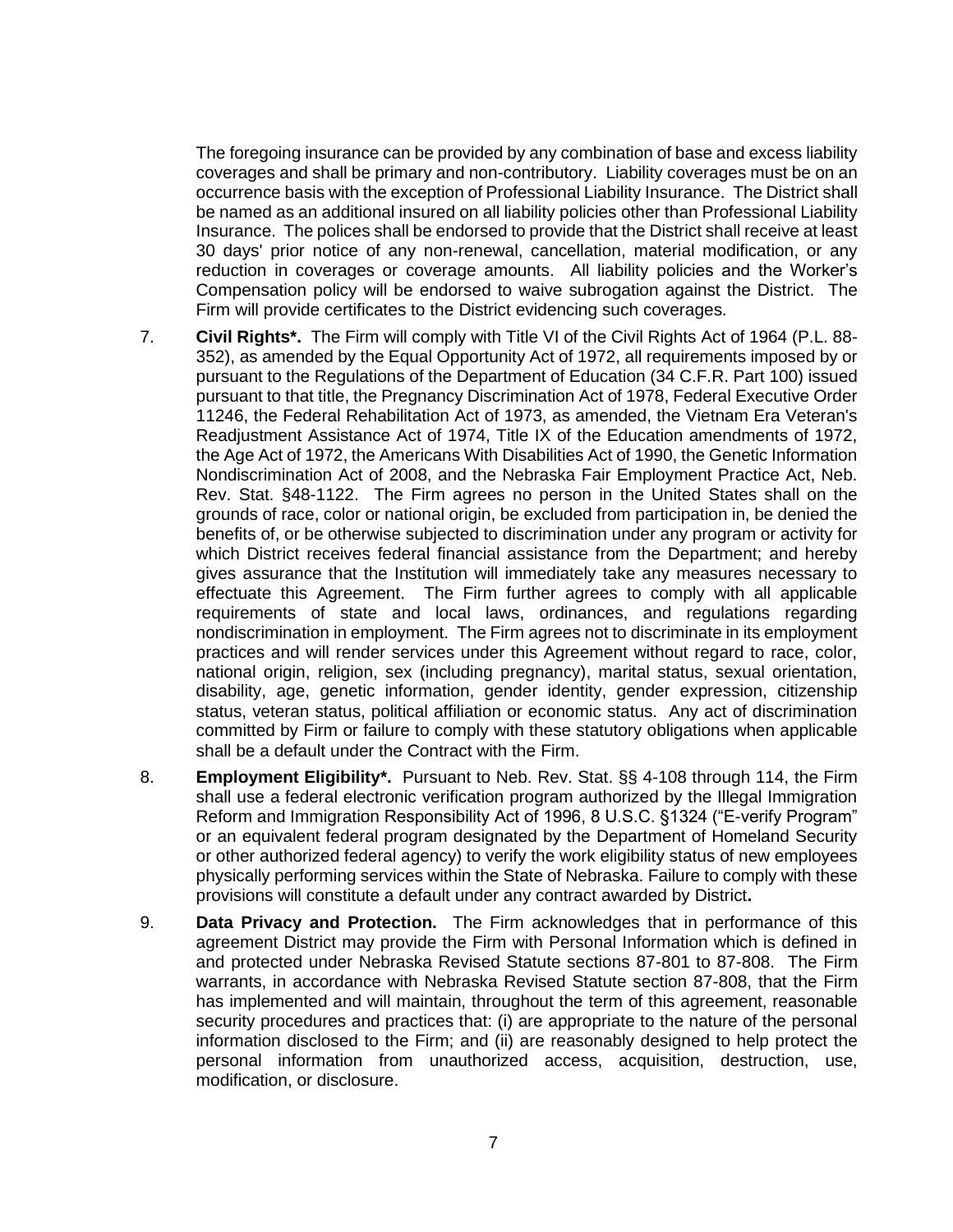- 10. **Student Data.** The parties expressly acknowledge that all student information not designated by District as "directory information" is considered private and subject to protection by the Family Educational Rights and Privacy Act (FERPA). The parties further acknowledge that District has implemented polices and guidelines which describe when and how protected student information may be obtained, shared or otherwise disseminated and that the Firm and its agents are subject to such policies and guidelines and will comply with same. Any student information that the Firm or its agents receives is confidential and may only be used for providing services under this Agreement. The Firm and District each agree to maintain the confidentiality of information that it may have access to under this Agreement and further agrees not to disclose any such information gained during the course of providing services under this Agreement to any person or entity other than the student, parent, guardian, District or the Firm, as applicable, without the express agreement of District or the Firm, as applicable. To the extent that the Firm has access to FERPA protected information, the Firm agrees to be bound by the provisions of FERPA and shall be expected to maintain this information in confidence.
- 11. **Indemnity.** The Firm, on behalf of itself and its successors and assigns, hereby agrees to indemnify, defend, and hold harmless District and its Board members, officers, agents and employees, from any or all losses, damages, claims, liabilities, judgments, costs and expenses (including reasonable attorney's fees and expenses) arising out of or in connection with: (i) any act or omission of the Firm or the Firm's agents or employees; (ii) any default, breach, violation or non-performance by the Firm of the contract between the Firm and District or (iii) any injury to persons or property or loss of life caused by the Firm or by the Firm's agents or employees, other than any such claims that are caused solely by the negligent or intentional act or omission of District, or its employees, agents, or contractors.
- 12. **Public Benefits\*.** No Party is an individual or sole proprietorship. Therefore, no Party is subject to the public benefits attestation and related requirements of Neb.Rev.Stat. §§4-108 – 113.
- 13. **Use of Tobacco Products\*** There shall be no smoking or use of any tobacco or vaping products on/or within the property limits of District property. This regulation shall be enforced by the Firm.
- 14. **Term and Termination of Contract.** The initial term of the Agreement shall commence upon approval of the Agreement by the Board of Education and shall remain in effect for the balance of the 2022 calendar year and all of the 2023 calendar year. The Agreement shall automatically renew on January 1 each year thereafter unless notice to terminate is provided by either party no later than the preceding October 31. In addition, District shall have the right to terminate this Agreement for convenience at any time upon thirty (30) days' notice to the Firm.
- 15. **Miscellaneous\*.** This Agreement may not be assigned, supplemented, amended, modified or otherwise altered except by written instrument duly executed by both of the parties hereto, and no course of dealing or trade usage between the parties shall be effective to supplement, amend, modify or alter this Agreement. Firm shall not assign his rights or obligations under this Agreement. Firm shall not subcontract to any third party any of the work to be performed hereunder without the prior written consent of District. The failure to enforce or to require the performance at any time of any of the provisions of this Agreement shall not be construed to be a waiver of such provisions, and shall not affect either the validity of this Agreement or any part hereof or the right of any party thereafter to enforce each and every provision in accordance with the terms of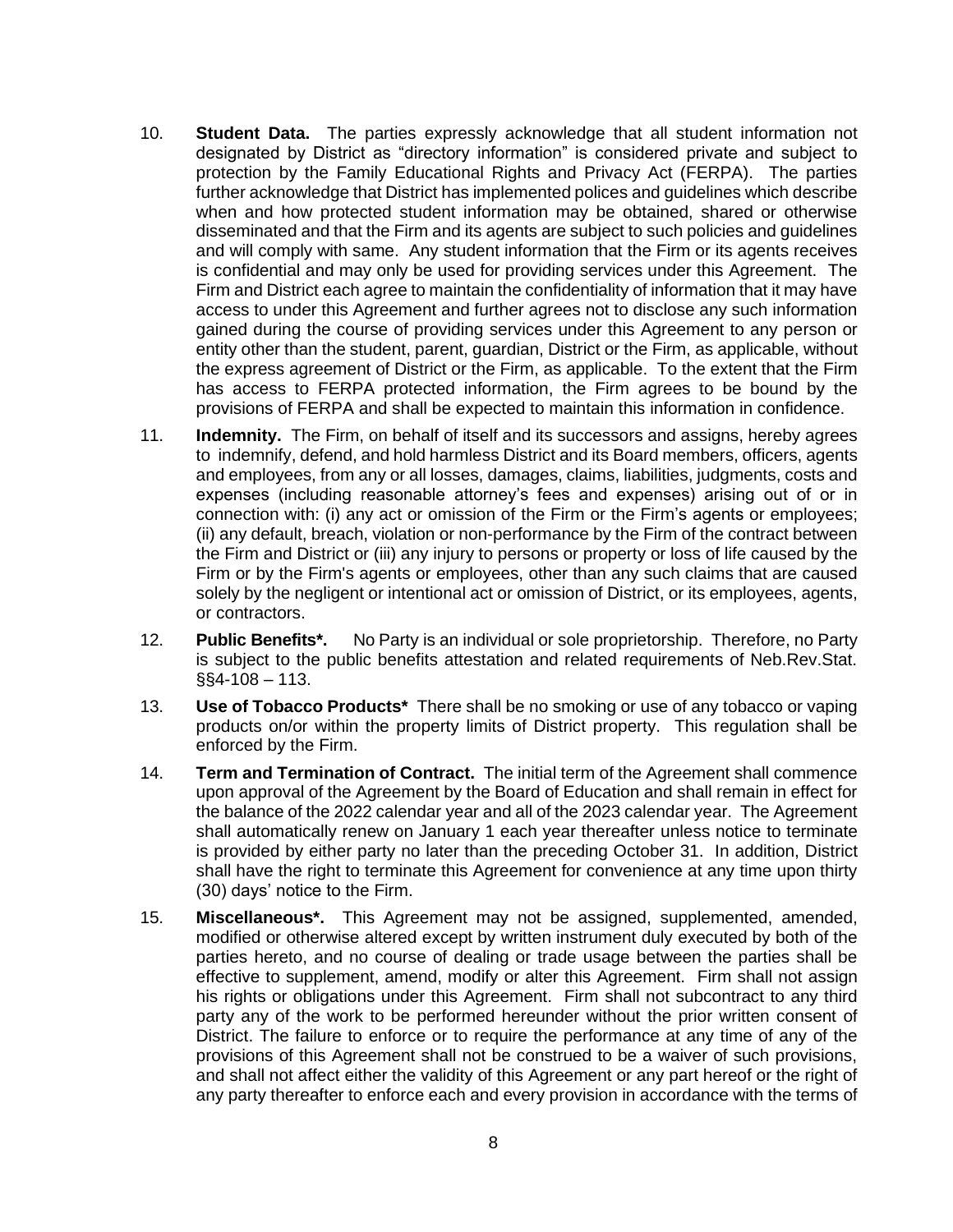this Agreement. This Agreement shall be construed in accordance with the laws of the State of Nebraska. The foregoing constitutes the entire agreement of the parties as to the subject matter hereof.

# **H. Proposed Firm Selection and Performance Schedule**

| <b>Schedule of Activities</b>             | <b>Date</b>                            |
|-------------------------------------------|----------------------------------------|
| <b>Issue Request for Qualifications</b>   | June 13, 2022                          |
| Last Day to for Questions                 | June 21, 2022                          |
| Statement of qualifications Submittal Due | July 13, 2022                          |
| Board of Education Approval               | August / September                     |
| Anticipated Start of Project              | <b>Immediately Upon Board Approval</b> |

*Dates are preliminary and subject to change at the discretion of the District.*

## **I. Reference Attachment**

Exhibit A – Sample of Organization Information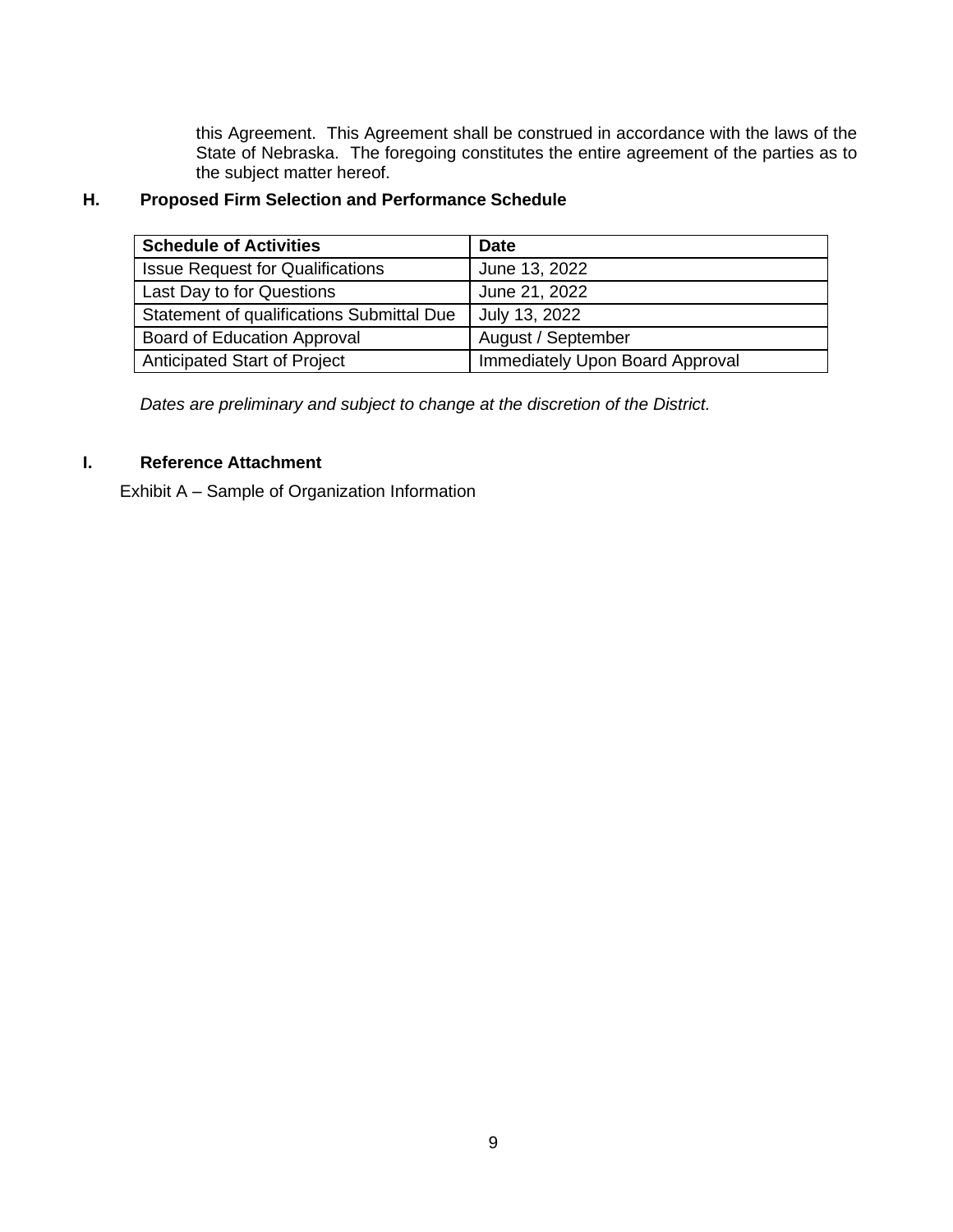## **EXHIBIT A SAMPLE OF ORGANIZATION INFORMATION**

|    | NAME OF FIRM:                                                                                                                                                                                                                                    |  |  |  |
|----|--------------------------------------------------------------------------------------------------------------------------------------------------------------------------------------------------------------------------------------------------|--|--|--|
|    | If trade name, indicate true legal name:<br>and the manufacture of the manufacture of the manufacture of the manufacture of the manufacture of the manufacture of the manufacture of the manufacture of the manufacture of the m                 |  |  |  |
|    | Corporation<br>Partnership<br>Limited liability company<br>Individual<br>Joint Venture                                                                                                                                                           |  |  |  |
|    | ADDRESS:<br><u>and the control of the control of the control of the control of the control of the control of the control of the control of the control of the control of the control of the control of the control of the control of the con</u> |  |  |  |
|    |                                                                                                                                                                                                                                                  |  |  |  |
|    | CITY:<br>STATE:<br>ZIP: 2000                                                                                                                                                                                                                     |  |  |  |
|    | <b>FACSIMILE NO.:</b><br>TEL:<br><u> 1980 - Johann Barbara, martin da basar a shekara 1980 - An tsara 1980 - An tsara 1980 - An tsara 1980 - An tsa</u>                                                                                          |  |  |  |
|    |                                                                                                                                                                                                                                                  |  |  |  |
|    | 1. In what state(s) is the Firm legally qualified to do business?                                                                                                                                                                                |  |  |  |
|    | 2. Years the Firm has been in business under its present name: vears                                                                                                                                                                             |  |  |  |
|    | 3. Identify all other or former names under which Organization has operated.                                                                                                                                                                     |  |  |  |
|    | 4. Identify parent company, if applicable.                                                                                                                                                                                                       |  |  |  |
| 5. | Identify the total number of permanent employees:<br>Highest employee (all disciplines) numbers in past five years: __________<br>Lowest employee (all disciplines) numbers in last five years: ____________                                     |  |  |  |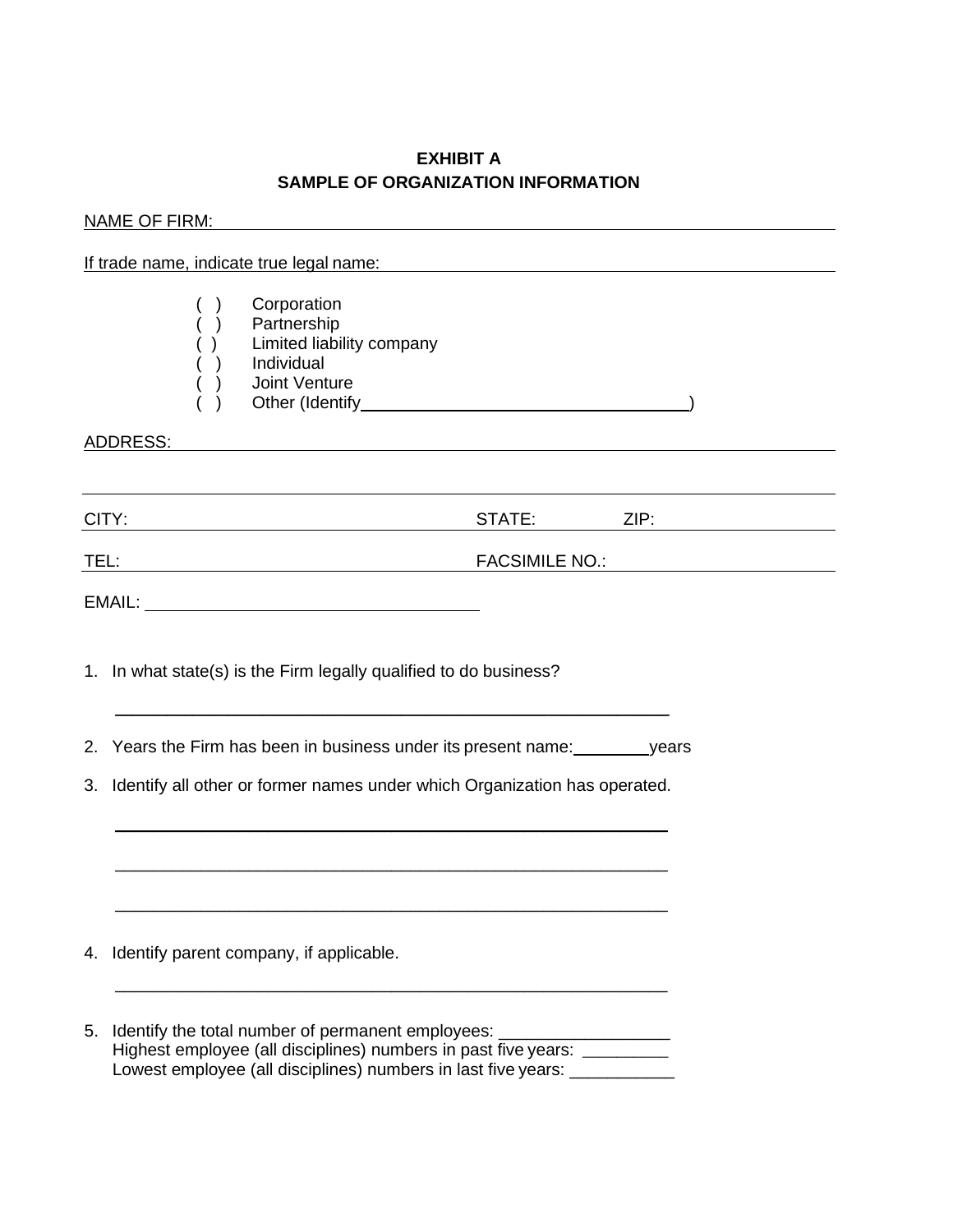| 6.                                                                           | Identify affiliates, divisions and subsidiaries, if applicable. (use attached sheets if necessary)                                                                                                                             |               |             |  |  |
|------------------------------------------------------------------------------|--------------------------------------------------------------------------------------------------------------------------------------------------------------------------------------------------------------------------------|---------------|-------------|--|--|
|                                                                              | Name                                                                                                                                                                                                                           |               |             |  |  |
|                                                                              | Address Address Address Address Address Address Address Address Address Address Address Address Address Address Address Address Address Address Address Address Address Address Address Address Address Address Address Addres |               |             |  |  |
|                                                                              | City <b>City</b>                                                                                                                                                                                                               |               | State: Zip: |  |  |
|                                                                              | Telephone No. <b>Facsimile No.</b> Facsimile No.                                                                                                                                                                               |               |             |  |  |
|                                                                              | Ema <u>il Communication and Communication and Communication and Communication and Communication and Communication</u>                                                                                                          |               |             |  |  |
| If a corporation or limited liability Company, complete the following:<br>7. |                                                                                                                                                                                                                                |               |             |  |  |
|                                                                              | Date of Incorporation or formation: Date of Incorporation of the state of Incorporation of the state of the state of the state of the state of the state of the state of the state of the state of the state of the state of t |               |             |  |  |
|                                                                              | Name of state in which incorporated or formed:<br>Name of state in which incorporated or formed:                                                                                                                               |               |             |  |  |
|                                                                              | President's name: example and a series of the series of the series of the series of the series of the series of the series of the series of the series of the series of the series of the series of the series of the series o |               |             |  |  |
|                                                                              | Vice President's name: Wickell All Allen Contract Contract Contract Contract Contract Contract Contract Contract Contract Contract Contract Contract Contract Contract Contract Contract Contract Contract Contract Contract C |               |             |  |  |
|                                                                              | Secretary's name: experience of the secretary in the secretary is not the secretary in the secretary in the secretary is not the secretary in the secretary in the secretary in the secretary is not the secretary in the secr |               |             |  |  |
|                                                                              | Treasurer's name: example and a series of the series of the series of the series of the series of the series of the series of the series of the series of the series of the series of the series of the series of the series o |               |             |  |  |
| 8.                                                                           | If an individual or partnership, complete the following:                                                                                                                                                                       |               |             |  |  |
|                                                                              |                                                                                                                                                                                                                                |               |             |  |  |
|                                                                              | Is the partnership: () General () Limited () Association                                                                                                                                                                       |               |             |  |  |
|                                                                              | List name and address of all partners (use attached sheets if necessary):                                                                                                                                                      |               |             |  |  |
|                                                                              | Name                                                                                                                                                                                                                           |               |             |  |  |
|                                                                              | Address                                                                                                                                                                                                                        |               |             |  |  |
|                                                                              | City                                                                                                                                                                                                                           | State:        | Zip:        |  |  |
|                                                                              | Telephone No.                                                                                                                                                                                                                  | Facsimile No. |             |  |  |
|                                                                              | Email                                                                                                                                                                                                                          |               |             |  |  |